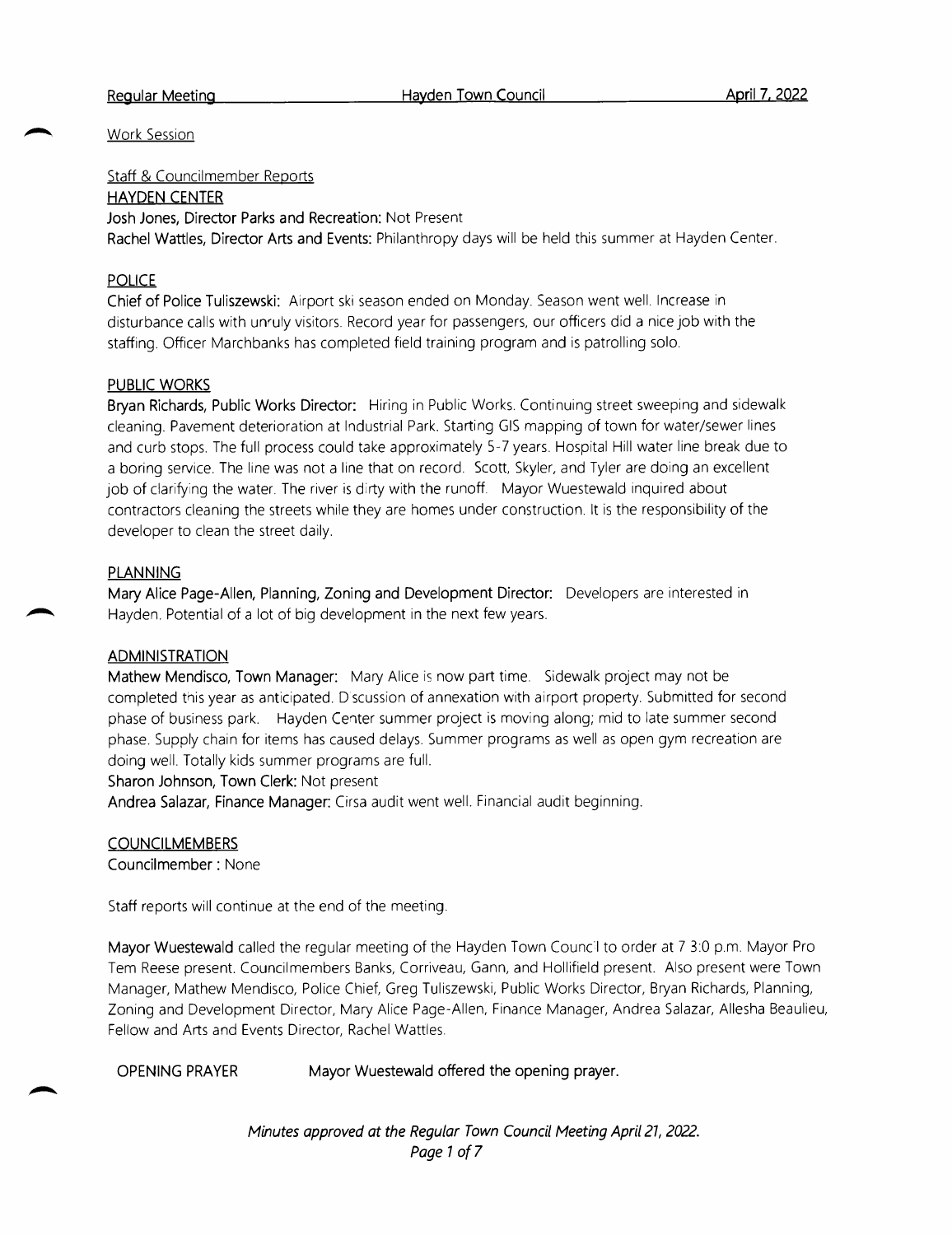| <u>Reqular Meeting</u>                                                                               | Hayden Town Council                                                                                                                                                                                                                                                                                                                                                                           | April 7, 2022 |
|------------------------------------------------------------------------------------------------------|-----------------------------------------------------------------------------------------------------------------------------------------------------------------------------------------------------------------------------------------------------------------------------------------------------------------------------------------------------------------------------------------------|---------------|
| PLEDGE OF ALLEGIANCE                                                                                 | Mayor Wuestewald led the Pledge of Allegiance.                                                                                                                                                                                                                                                                                                                                                |               |
| MINUTES-<br>March 17, 2022                                                                           | Councilmember Banks moved to approve the minutes of the Regular Town Council<br>Meeting held on March 17, 2022. Councilmember Corriveau seconded. Roll call<br>vote. Councilmember Banks - aye. Councilmember Gann - aye. Councilmember<br>Hollifield - aye. Councilmember Corriveau - aye. Mayor Pro Tem Reese -<br>abstain/absent from the meeting. Mayor Wuestewald - aye. Motion carried. |               |
| PUBLIC COMMENTS                                                                                      | None.                                                                                                                                                                                                                                                                                                                                                                                         |               |
| PROCLAMATIONS/<br><b>PRESENTATIONS</b>                                                               | Camilla Haight, Routt County Department of Human Services and Mark Fitzgerald,<br>Executive Director of Better Tomorrow work towards greater child advocacy. The<br>Child Advocacy Center is a safe hub for children while DA, DHA, mental health,                                                                                                                                            |               |
| Proclamation Recognizing<br>April 2022 as Child Abuse                                                | victim advocates and law enforcement work together.                                                                                                                                                                                                                                                                                                                                           |               |
| Prevention Month in<br>Hayden, CO                                                                    | Ange a Pleshe, First Impressions of Routt County provided details on how First<br>Impressions serves as a hub for early childhood care and education options for<br>children in Routt County.                                                                                                                                                                                                 |               |
| Proclamation Recognizing<br>April 2022 as The Month<br>of the Young Child in<br>Hayden, CO           | Mark Fitzgerald, Better Tomorrow, advocates have served victims of domestic<br>violence and sexual assault for over 40 years.                                                                                                                                                                                                                                                                 |               |
|                                                                                                      | Mayor Wuestewald proclaimed April 2022 as Child Abuse Prevention Month in                                                                                                                                                                                                                                                                                                                     |               |
| Proclamation Recognizing<br>April 2022 as Sexual<br>Assault Awareness Month                          | Hayden, CO<br>Mayor Wuestewald proclaimed April 2022 as The Month of the Young Child in<br>Hayden, CO                                                                                                                                                                                                                                                                                         |               |
| in Hayden, CO                                                                                        | Mayor Wuestewald proclaimed April 2022 as Sexual Assault Awareness Month in<br>Hayden, CO                                                                                                                                                                                                                                                                                                     |               |
| Arbor Day Proclamation                                                                               | Mayor Wuestewald proclaimed Friday, April 29, 2022 shall be set aside for the<br>observance of Arbor Day                                                                                                                                                                                                                                                                                      |               |
| Review Town of Hayden<br>Employee Handbook and<br>Policies                                           | Review of Town of Hayden Employee Handbook and Policies was tabled to the next<br><b>Town Council Meeting</b>                                                                                                                                                                                                                                                                                 |               |
| <b>CONSENT ITEMS</b>                                                                                 | Councilmember Gann moved to approve the consent items. Councilmember<br>Hollifield seconded. Roll call vote. Councilmember Corriveau - aye. Councilmember                                                                                                                                                                                                                                     |               |
| Consideration to ratify bill<br>payment voucher - March<br>24, 2022 in the amount of<br>\$236,822.41 | Hollifield - aye. Councilmember Bowman - aye. Councilmember Gann - aye.<br>Councilmember Banks - aye. Mayor Pro Tem Reese - aye. Mayor Wuestewald -<br>aye. Motion carried.                                                                                                                                                                                                                   |               |
| Consideration to approve<br>bill payment voucher -                                                   |                                                                                                                                                                                                                                                                                                                                                                                               |               |

March 30, 2022 in the amount of \$208, 757. 31

Ratification of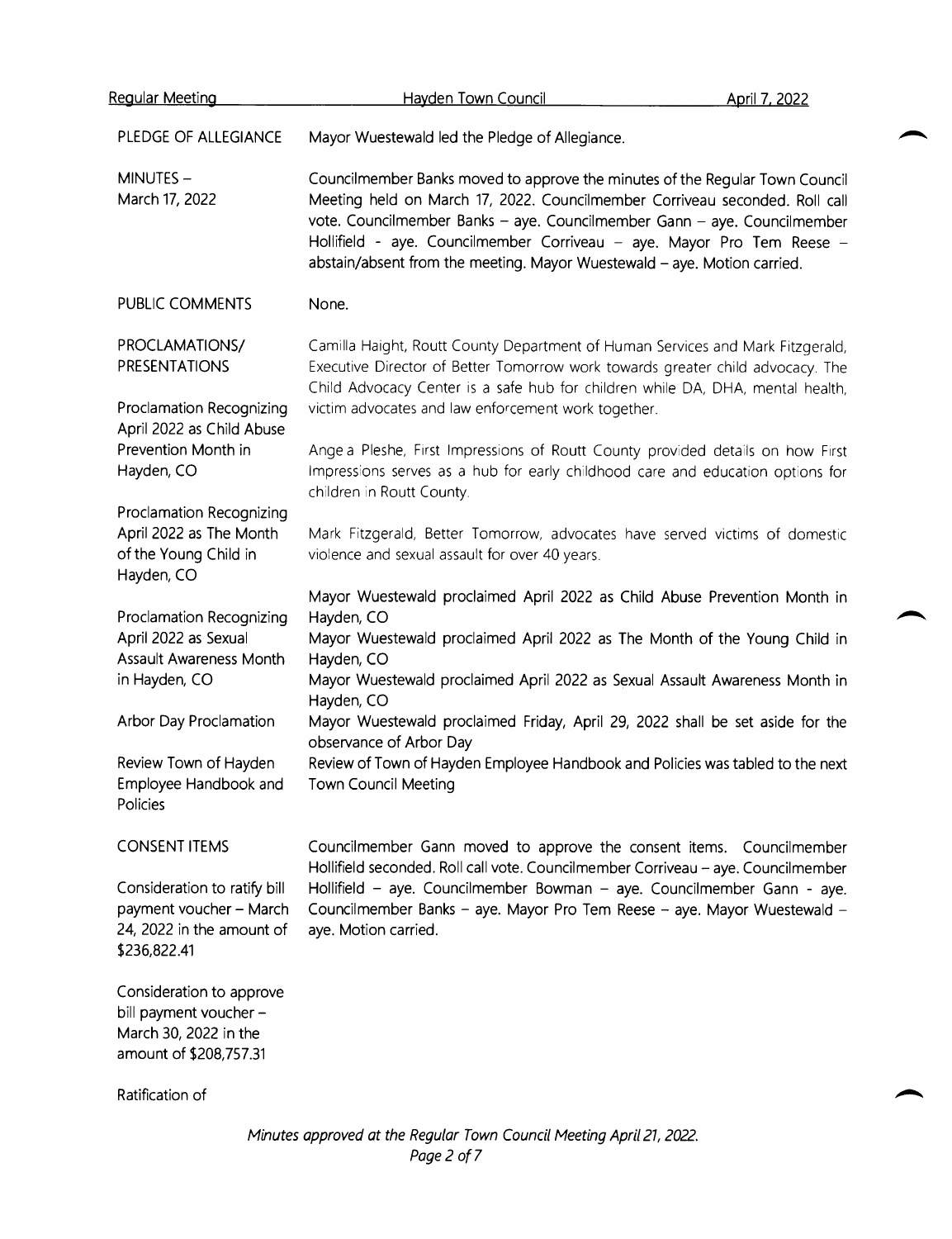appointment of Noah Price to the West Routt Forward Board of Directors for <sup>a</sup> term of two (2) years beginning March 2, 2022 Amend Agenda OLD BUSINESS 200 WALNUT GRANARY - PUBLIC WATER LINE EASEMENT VACATION Public Hearing: Ordinance No. 714, An Ordinance Vacating the 20-Foot-Wide Public Water Line Easement as Dedicated on the Plat of Record at File No. 14438 in the Official Records of the Routt County Clerk & Recorder, Providing an Effective Date Review and Consider for Approval of 2nd Reading of Ordinance No. 714, An Ordinance Vacating the 20-Foot-Wide Public Water Line Easement as Dedicated on the Plat of Record at File No. 14438 in the Official Records of the Routt County Clerk & Recorder, Providing an Effective Date, and Setting <sup>a</sup> date of April 7, 2022 for <sup>a</sup> Public Hearing ORDINANCE NO. 713 — Councilmembers unanimously approved to move Item A. 135 <sup>S</sup> Walnut Street — Development Plans (Delayed from February 10, 2020) to Item D. and move Items B, C, and <sup>D</sup> sequentially. Public Hearing opened at 7:52 p.m. No public comments Public Hearing closed at 7:53 p.m. Councilmember Banks moved to approve 2nd Reading of Ordinance No. 714, An Ordinance Vacating the 20 -Foot -Wide Public Water Line Easement as Dedicated on the Plat of Record at File No. 14438 in the Official Records of the Routt County Clerk Recorder, Providing an Effective Date immediately after publication. Councilmember Corriveau seconded. Roll call vote. Councilmember Bowman — aye. Councilmember Hollifield — aye. Councilmember Banks - aye. Councilmember Gann - aye. Councilmember Corriveau - aye. Mayor Pro Tem Reese - aye. Mayor Wuestewald — aye. Motion carried.

SHORT- TERM RENTAL STANDARDS — HAYDEN DEVELOPMENT CODE

> Minutes approved at the Regular Town Council Meeting April 21, 2022. Page 3 of 7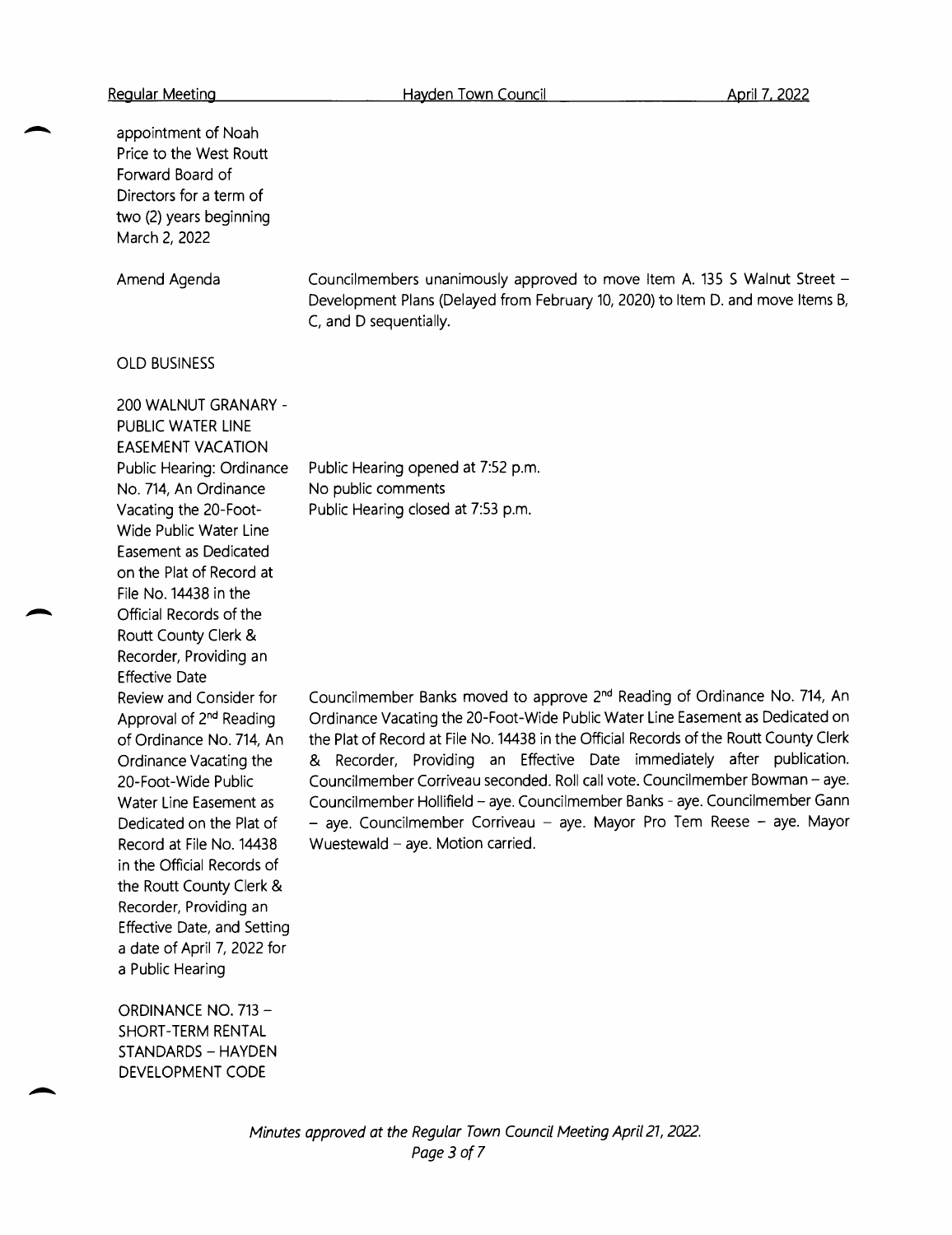Public Hearing: Ordinance No. 713, An Ordinance Amending the Hayden Municipal Code by Adding Language at Section 7.28.160, Short-Term Rental Standards, in Title 7: The Hayden Development Code; Repealing All Conflicting Ordinances; Providing for Severability; Providing an Effective Date

Review and Consider for Approval of 2nd Reading of Ordinance No. 713, An Ordinance Amending the Hayden Municipal Code by Adding Language at Section 7.28.160, Short-Term Rental Standards, in Title 7: The Hayden Development Coe; Repealing All Conflicting Ordinances; Providing for Severability; Providing an Effective Date

PAUL FLOOD, PAGODA PEAK LLC — THE MEADOW, PHASE 2 — SHADY LANE/COTTONWOOD **CIRCLE** Public Hearing: Ordinance No. 715, An Ordinance Vacating the 15-foot-Wide drainage and public and private utility easement along the rear lot lines of Lots 7-9, The Meadow, <sup>A</sup> Planned Neighborhood, on the Plat of Record at File No 13397 in the Official Records of the Routt County Clerk and Recorder, Providing an Public Hearing opened at 7:59 p.m. No public comments Public Hearing closed at 7:59 p.m.

Public Hearing opened at 7:56 p.m. No public comments Public Hearing closed at 7:56 p.m.

Councilmember Corriveau moved to approve 2nd Reading of Ordinance No. 713, An Ordinance Amending the Hayden Municipal Code by Adding Language at Section 7.28.160, Short-Term Rental Standards, in Title 7: The Hayden Development Code; Repealing All Conflicting Ordinances; Providing for Severability; Providing an Effective Date immediately. Councilmember Gann seconded. Roll call vote. Councilmember Gann — aye. Councilmember Bowman — aye. Councilmember Banks aye. Councilmember Corriveau - aye. Councilmember Hollifield — aye. Mayor Pro Tem Reese — aye. Mayor Wuestewald — aye. Motion carried.

Minutes approved at the Regular Town Council Meeting April 21, 2022. Page 4 of 7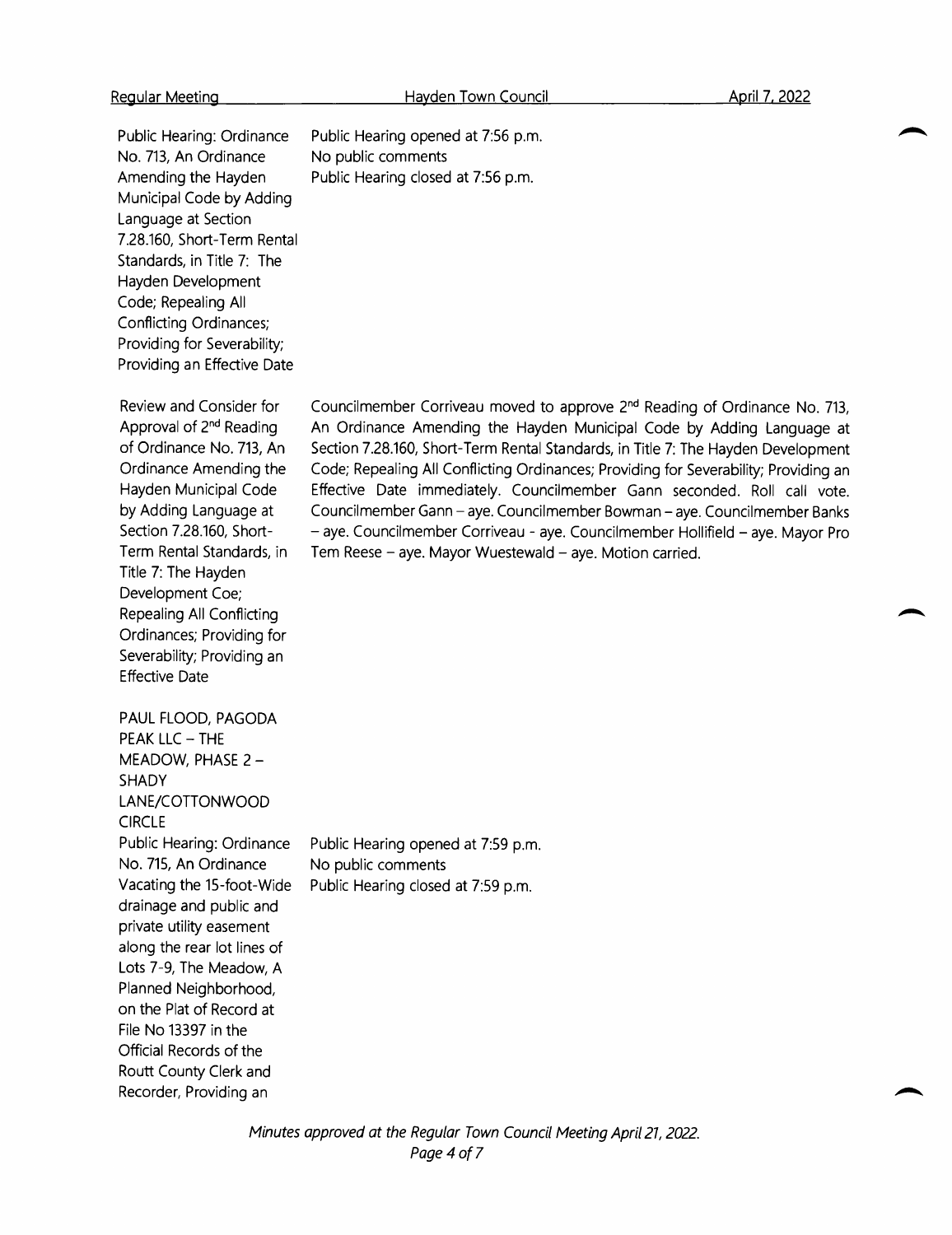## Effective Date

Review and Consider for Approval of 2nd Reading of Ordinance No. 715, An Ordinance Vacating the 15-foot-Wide drainage and public and private utility easement along the rear lot lines of Lots 7-9, The Meadow, A Planned Neighborhood, on the Plat of Record at File No 13397 in the Official Records of the Routt County Clerk and Recorder, Providing an Effective Date

135 <sup>S</sup> WALNUT STREET — DEVELOPMENT PLANS DELAYED FROM FEBRUARY 10, 2022) Presentation and discussion regarding development plans for Town of Hayden property located at 135 <sup>S</sup> Walnut Street

Councilmember Hollifield moved to approve 2nd Reading of Ordinance No. 715, An Ordinance Vacating the 15 -foot -Wide drainage and public and private utility easement along the rear lot lines of Lots 7-9, The Meadow, <sup>A</sup> Planned Neighborhood, on the Plat of Record at File No <sup>13397</sup> in the Official Records of the Routt County Clerk and Recorder, Providing an Effective Date immediately upon publication. Councilmember Corriveau seconded. Roll call vote. Councilmember Bowman — aye. Councilmember Banks — aye. Councilmember Hollifield — aye. Councilmember Gann - aye. Councilmember Corriveau — aye. Mayor Pro Tem Reese — aye. Mayor Wuestewald — aye. Motion carried.

Mathew Mendisco, Town Manager, presented development plans for the Town of Hayden property located at <sup>135</sup> <sup>5</sup> Walnut Street.

Mayor Pro Tem asked if the money can be used for restoration or construction. Money can be used for either project. Concerns about foundation. Two corners need replacing and two others are ok. How will the building be restored without tearing the building down? Mendisco advised that the front street frontage of the building does not have concrete foundation. It is rubble. Carpenter building Is on dirt only. Mikes response is that the existing rubble foundation has held the building up for years. You are able to come in one side at <sup>a</sup> time of existing foundation and insert <sup>a</sup> rim joist. Process would be to remove the back and brace the front of the building. Bracing South and East walls, place the joints underneath and set the building back down. The process would be the same to repair the other side leaving the building level. The roof and the walls would not need to be removed. The object is to repair the structure for preservation. The existing foundation would need to remain in place via stabilization. It cannot be replaced. Remove 2' sections remove soft surface and replace with rock rete? Mayor Pro Tem asked about the 25%.

Hollifield questioned how/who determines what materials are usable. HSA makes the determination of what materials can be used. Ratings are assigned to items for viability. Second question is with current recommendation we must use DOLA money for <sup>a</sup> business incubator. There are restrictions that we must have <sup>a</sup> business incubator.

Bob Reese asked if the building was demolished and the vacant lot was sold what the amount could be. Unsure of what the value may be.

Minutes approved at the Regular Town Council Meeting April21, 2022. Page 5 of 7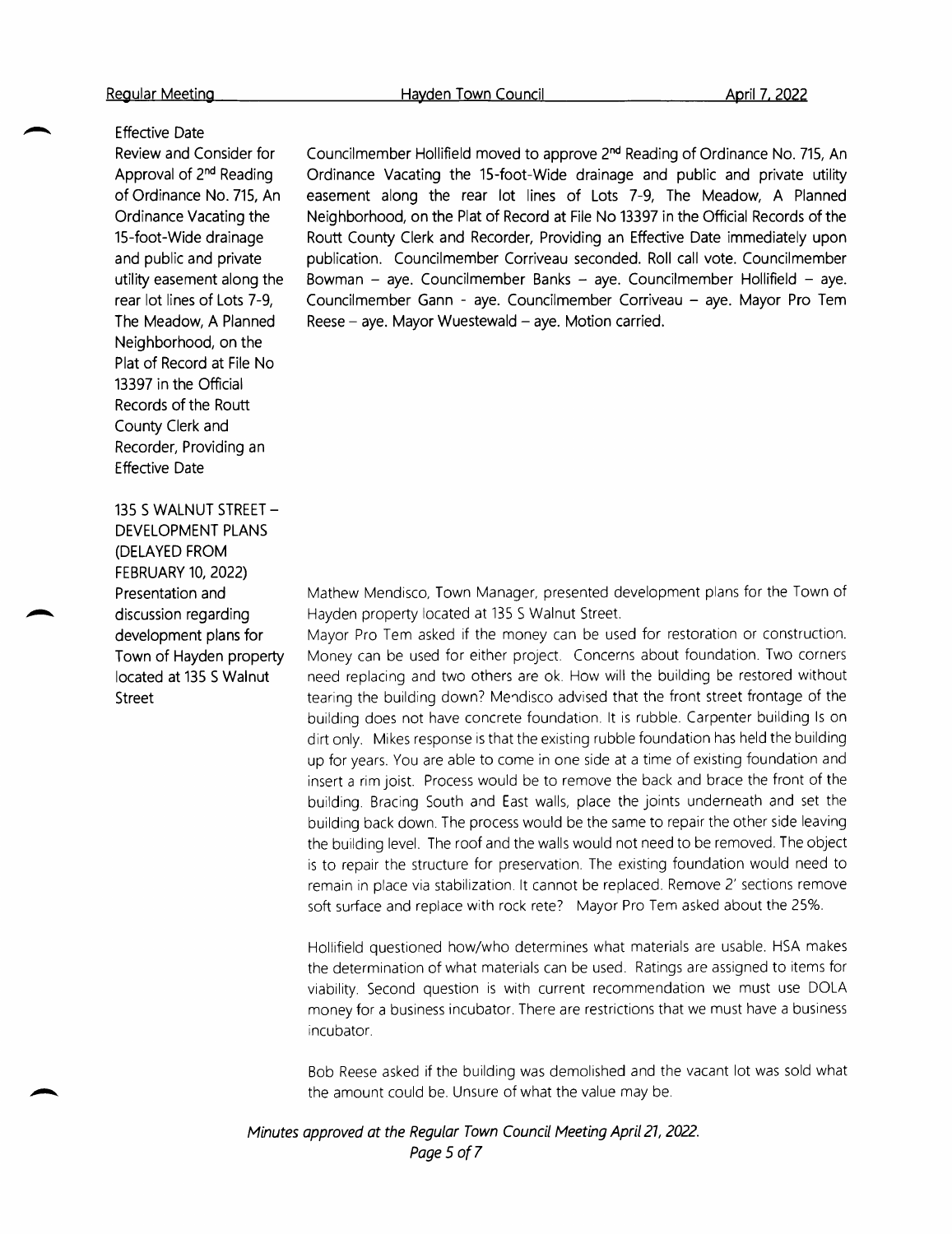Public Comments (twominute limit) Review and Consider Approval of <sup>135</sup> <sup>S</sup> Walnut Street Future Plans Council member Corriveau questions time frame of demo/rebuild. Patrick Delaney replied that the time frame for rehabilitation would be <sup>a</sup> similar time frame or sooner. The town currently does not have the fund for rehabilitation in the current year. Corriveau also asked how rehabilitation drainage issues will be addressed. Mikes response that each of the parties would need to be responsible for their own drainage. Bowman asked Bill how confident that the project will come in or at budget. With knowledge of building <sup>a</sup> home he feels confident that the numbers are accurate 330-345/ sqft. Projects that they have been involved with have been in budget or with budget. Hollifield how much <sup>a</sup> recovered building could still remain an authentic building. Structural steel could be reused. Framing timber from roof and walls could be reused. Front of the building the historical part could be saved. 75- 80% of frontage would be saved. Mayor Wuestewald asked how long the repairs last. Bills response was look beyond the obvious failure. The entire foundation would be reviewed. The entire foundation is in the plans with <sup>a</sup> beam. Belief there is no reason that <sup>a</sup> new building or repair would fail. Longevity of restored building could be longer than new build. Banks would like to know how to we ensure that all usable material will be used. Banks is concerned that we do not have guaranteed funds for either option. Hollifield is concerned that the Town of losing authenticity and culture. We have citizens willing to take care of the building. Should we maintain the spirit of this town. Banks disagrees, we are not losing our spirit. Patrick Delaney, <sup>198</sup> E. Lincoln Ave, Hayden, CO, business owner. Arignthi Stettin, 1367 Anglers, Steamboat Springs, CO Bill Latoza, 2170 Valdlsere Circle, Steamboat Springs, CO Essam Welch, 265 W Washington Ave, Hayden, CO Michael Schott, 258 Harvest Drive, Hayden, CO Tim Redmond, <sup>355</sup> W Lincoln Ave, Hayden, CO Mayor Pro Tem Reese moved to historically revocation of the building. Councilmember Hollifield seconded. Roll call vote. Councilmember Corriveau — nay. Councilmember Gann — nay. Councilmember Banks — nay. Councilmember Bowman — nay. Councilmember Hollifield — aye. Mayor Pro Tem Reese — aye. Mayor Wuestewald — nay. Motion failed. Councilmember Banks moved to redo the building with council recommendations and repurpose whatever boards are salvageable. Councilmember Corriveau seconded. Roll call vote. Councilmember Banks — aye. Councilmember Gann — aye. Councilmember Bowman — aye. Councilmember Hollifield — nay. Councilmember

Minutes approved at the Regular Town Council Meeting April 21, 2022. Page 6 of 7